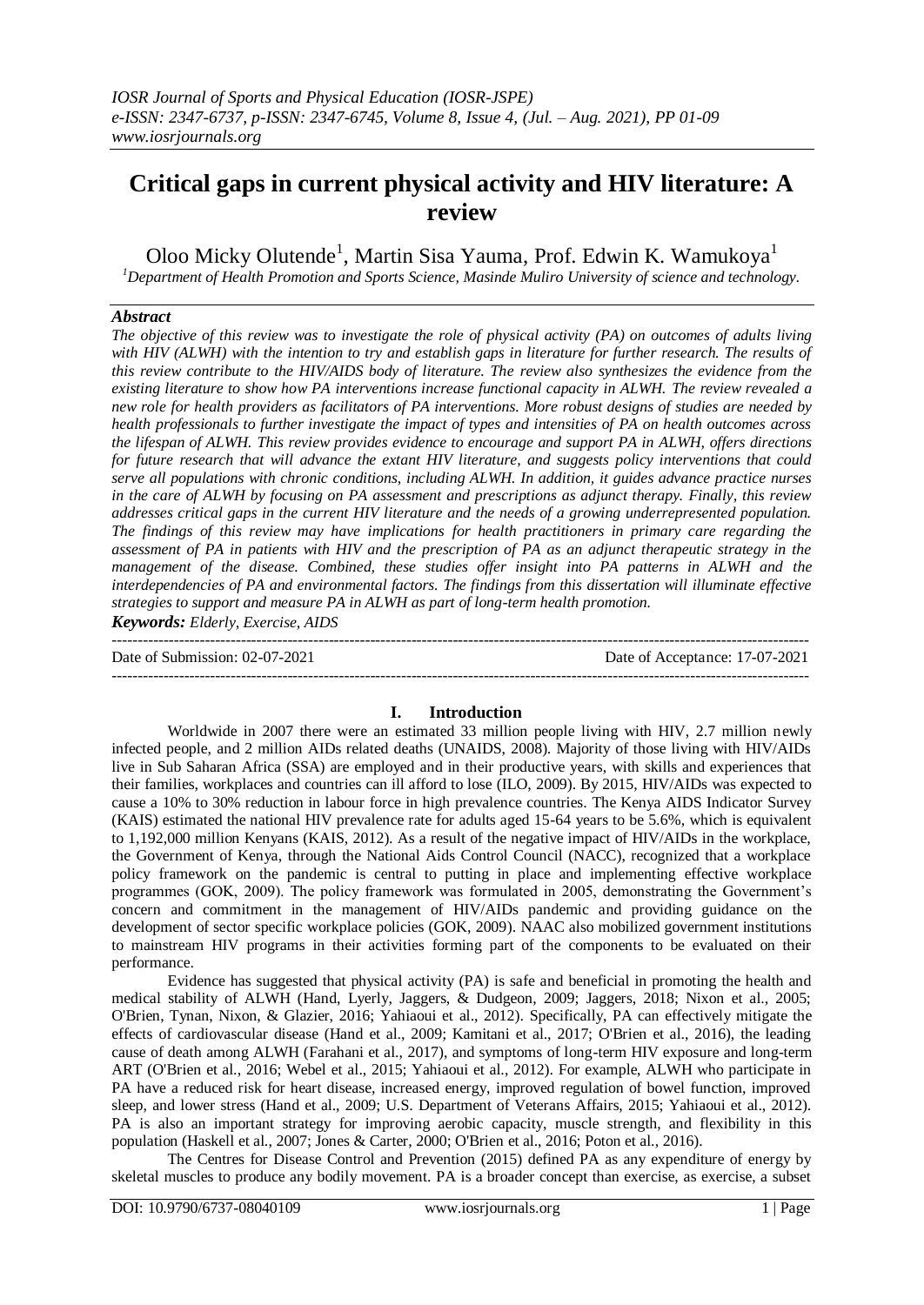of PA, is defined as a planned, structured, and repetitive activity (Caspersen et al., 1985). Recommended PA for ALWH includes 20 to 40 minutes of combined aerobic and resistance exercise at least 3 times per week (O'Brien et al., 2016; Yahiaoui et al., 2012). These recommendations were shown to reduce the severity of comorbidities (DirajlalFargo et al., 2016; Kamitani et al., 2017; Yahiaoui et al., 2012) and reduce inflammation associated with long-term HIV and long-term ART (d'Ettorre et al., 2014; Hand et al., 2009; Webel et al., 2015). Given the benefits of PA, regular participation for ALWH is essential; however, their PA participation has remained below recommended levels (Montoya et al., 2015; Simonik et al., 2016; Vancampfort et al., 2016a; Webel et al., 2015). Weekly PA recommendations make no mention of supervision, despite being based on studies of both supervised and unsupervised PA interventions (O'Brien et al., 2016; Yahiaoui et al., 2012).

Supervised PA has the potential to encourage ALWH to participate in PA regularly. Studies of adults with other chronic conditions (e.g., arthritis, obesity, kidney failure patients on dialysis, heart failure, diabetes, and cancer) were shown to have increased PA participation after involvement in a PA intervention supervised by a clinician or allied health professional (Akbaba, Yeldan, Guney, & Ozdincler, 2016; Casla et al., 2014; Daul, Schafers, Daul, & Philipp, 2004; Klempfner et al., 2015; Kuru Colak et al., 2017; Negri et al., 2010; Nicolai et al., 2009). In some cases, regular participation in PA continued well beyond the end of the study (Azad, Bouchard, Mayhew, Carter, & Molnar, 2012; Casla et al., 2014; Trinh, Mutrie, Campbell, Crawford, & Courneya, 2014).

A few qualitative research studies conducted in South-African persons living with HIV (PLWH) indicated that barriers to physical activity include physical complaints, e.g., low-energy levels, psychological complaints such as increased stress levels, family responsibility such as being primary caregivers, and the fear of disclosure and stigmatization, the physical environment including adverse weather conditions, the social environment including domestic abuse and crime, and the workplace situation, e.g., being in a sedentary job (Roos et al.,2013, Ley, Barrio & Leach, 2015). Facilitators of physical activity included support and encouragement from friends and family, religious practices during worship and community environment, e.g., having access to parks and sport fields (Roos et al.,2013). In order to elaborate and confirm such qualitative findings, quantitative research in sub-Saharan Africa-specific settings and which is able to identify potential correlates of actual physical activity levels in PLWH is needed. This information can then be used to target future physical activity interventions for PLWH in sub-Saharan Africa.The purpose of our review was to investigate the role of physical activity (PA) on outcomes of adults living with HIV (ALWH) with the intention to try and establish gaps in literature for further research.

# **II. Methods And Material**

Literature review method was chosen which is very good way to get an overview of information and educational awareness services offered for caregivers in institutional settings and which ways can information and educational services on the meaning of outdoor physical activities for the ALWH. The writer is interested to first analyze what has been concluded by other researchers on the chosen topic. A literature review is a guideline of the topic information in a particular topic area. A literature search was made that determine what has been done and synthesize or pull together those elements which are similar or most pertinent to this thesis topic.

# **History of and Shift in HIV over Time**

The Centres for Disease Control and Prevention (CDC) published a landmark *Morbidity and Mortality Weekly Report* on June 5, 1981. This report was the first official publication that documented the first diagnoses of what would later be discovered as the start of the HIV and AIDS epidemic. Five homosexual males in Los Angeles, California were diagnosed in 1981 (CDC, 1981). In July 1981, the New York Times reported a "rare gay cancer" among 41 gay men, of which, 26 were from New York City (NYC) and the San Francisco Bay area (Altman, 1981). By 1982, the CDC coined the term "AIDS," to refer to the illness, although the cause was still unknown (CDC, 1982).

Over time, there has been a shift in the demographics of individuals living with HIV. Once considered a young person's disease as it affected young, mostly White, homosexual men at its discovery (Altman, 1981; CDC, 2001); this is no longer the case. While the incidence of HIV remains disproportionately higher among men who have sex with men, this disparity has come to include people of color and older adults. For example, approximately 65% of all new HIV diagnoses in 2017 comprised gay and bisexual adult men aged 20 years and older (CDC, 2019b, 2019c). Despite comprising 13% of the population, African Americans accounted for 43% of HIV incidence in 2017 (CDC, 2019a). Additionally, an age disparity exists among adults living with HIV (ALWH). At present, approximately 72% of ALWH are at least 40 years old and 56% are ages 50 and over (CDC, 2017b, 2018). Along with the shift in age demographics, the priority of care has shifted from strategies for survival, as it was during the early years of disease discovery, to include strategies for healthy aging, at present. For this dissertation, older adults living with HIV were defined as those aged 50 years and over.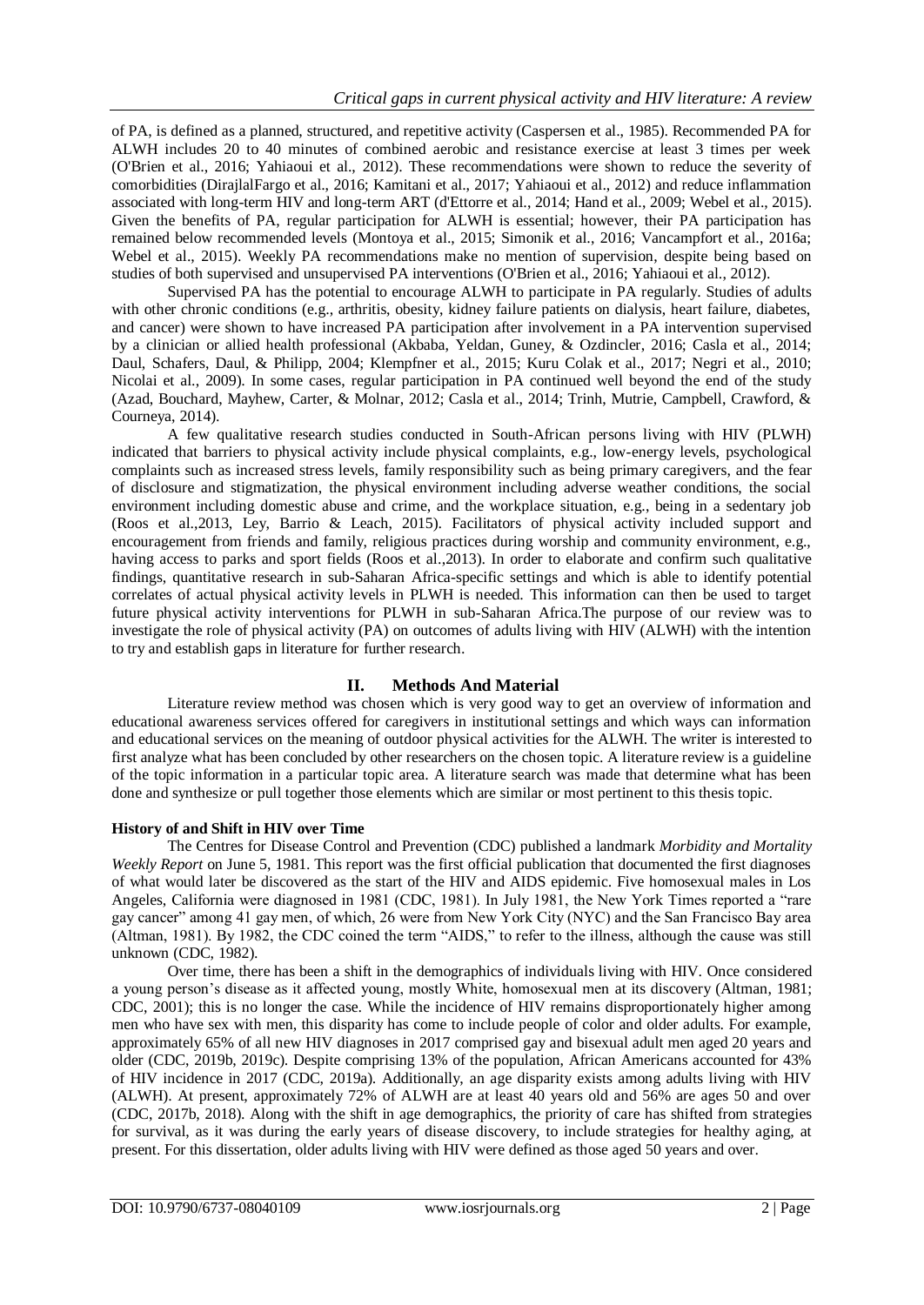The shift in the focus of care from survival to healthy aging in ALWH has been chronicled over time. In the decade after the first antiretroviral agent was created and approved by the FDA, eleven more antiretroviral medications followed (U.S. Department of Health and Human Services, 2018). This influx of medications demonstrated the sense of urgency to treat the greater than 500,000 cases of HIV/AIDS diagnosed by 1995 and decrease the rate of deaths attributed to it, which at the time had reached 300,000 (CDC, 1995). This approach was characteristic of the period's focus on the survival of ALWH. The success of antiretroviral therapy (ART) over the past four decades has resulted in increased longevity in ALWH (Samji et al., 2013) and changed HIV from a terminal diagnosis to a manageable, chronic disease (Clayson et al., 2006; Deeks, Lewin, & Havlir, 2013a).

Common strategies to promote healthy aging among ALWH include increasing PA, supportive nutrition interventions, and increased social support. In ALWH, PA interventions have been shown to reduce symptoms associated with poor cardiovascular health, reduce fatigue, and improve cognitive functioning (Dirajlal-Fargo et al., 2016; Dufour et al., 2016; Karmisholt & Gotzsche, 2005; Monroe et al., 2017; O'Brien, Tynan, Nixon, & Glazier, 2016a; Webel et al., 2016a). Supportive nutrition interventions, including increasing caloric intake with low CD4 counts, increasing protein and vitamin intake where deficient, and limiting alcohol consumption have been shown to reduce morbidity and mortality risk in ALWH (Justice et al., 2016; Kahler et al., 2017; Mangili, Murman, Zampini, & Wanke, 2006). It is also important to consider the role food insecurity plays in this population as it relates to PA participation. Food insecurity is defined as inconsistent food intake or inconsistent eating patterns due to a shortage of money or other resources (Office of Disease Promotion and Health Prevention, 2019). It affects approximately 50% of ALWH in urban dwellings (Feldman, Alexy, Thomas, Gambone, & Irvine, 2015; Weiser et al., 2013) and has been linked to impaired physical health and reduced PA (Feldman et al., 2015). Finally, engaging in positive social interactions, including maintaining positive and supportive friendships and social support networks, and maintaining a therapeutic patient-provider relationship, has been shown to alleviate symptom burden and management as well as improve quality of life (Bhatta, Liabsuetrakul, & McNeil, 2017; Iribarren et al., 2017; Webel, Sattar, Schreiner, & Phillips, 2016b; Webel et al., 2015b). In fact, positive social interactions and social support have been cited as key motivators of regular PA participation among ALWH (Galantino et al., 2005b; Mabweazara, Ley, & Leach, 2018; Voigt, Cho, & Schnall, 2018).

# **HIV and Inflammation**

The body's primary defence against pathogens is via the release of inflammatory mediators, such as cytokines and chemokines, by the immune cells (Chou & Effros, 2013; Gruver, Hudson, & Sempowski, 2007). During an acute HIV infection, an influx of cytokines and chemokines are released in the body (Stacey et al., 2009). The degree of HIV replication, or viral load, plays a role in this inflammatory response; that is, the higher the viral load, the greater the inflammatory biomarkers that respond to fight the disease (Deeks, 2011; Deeks, Tracy, & Douek, 2013b). The function of antiretroviral therapy, or ART, is to reduce HIV viral load, thereby reducing the likelihood of advancing to AIDS and reducing overall mortality from the disease (Cohen et al., 2011; HIV Causal Collaboration, 2010; Kitahata et al., 2009). Following this logic, it would be expected that prolonged use of ART would result in reduced viral load and reduced inflammatory response. However, this is not the case. Despite prolonged use of ART, elevated levels of inflammatory biomarkers persist in ALWH (Deeks et al., 2013a; Wing, 2016). Not only are these biomarkers present despite long-term ART, evidence suggests that circulating inflammatory biomarkers are present in higher concentrations in ALWH compared to HIV negative individuals (Deeks, 2011). This evidence suggests that both HIV and ART play a role in the sustained inflammatory response seen in ALWH.

Advances in ART have resulted in people with HIV living longer (Samji et al., 2013). However, this longevity is accompanied by decades of exposure to chronic inflammation (Deeks et al., 2013b). The consequence of this sustained immune response is acceleration toward immunosenescence, or, an aging of the immune system (Appay & Sauce, 2008). Immunosenescence contributes to the overall aging of an individual (Gruver et al., 2007) and is characterized by the body's inability to rid itself of cells that are damaged or no longer replicating (Lopez-Otin, Blasco, Partridge, Serrano, & Kroemer, 2013).

In addition to living longer, evidence suggests that, ALWH are also aging at an accelerated rate due to the effects of immunosenescence (Deeks, 2011; Horvath & Levine, 2015; Rickabaugh et al., 2015; Wing, 2016). By one estimate, the rate of aging in ALWH is approximately 14 years that of the uninfected population (Rickabaugh et al., 2015). The presence of chronic inflammation has been linked to cardiovascular disease, obesity, and type 2 diabetes, among others, in the HIV-positive and HIV-uninfected populations (Farahani, Mulinder, Farahani, & Marlink, 2017; Lopez-Otin et al., 2013; Schouten et al., 2014b; So-Armah et al., 2016). Of these diseases, cardiovascular disease is a leading cause of mortality in ALWH globally, accounting for approximately 15% of all non-AIDS causes of death in high-income countries (Farahani et al., 2017). Furthermore, the elder HIV population suffers from multiple comorbidities, frailty, and neurocognitive decline that also bear inflammation as a commonality (Piggott, Erlandson, & Yarasheski, 2016; Wing, 2016). Given the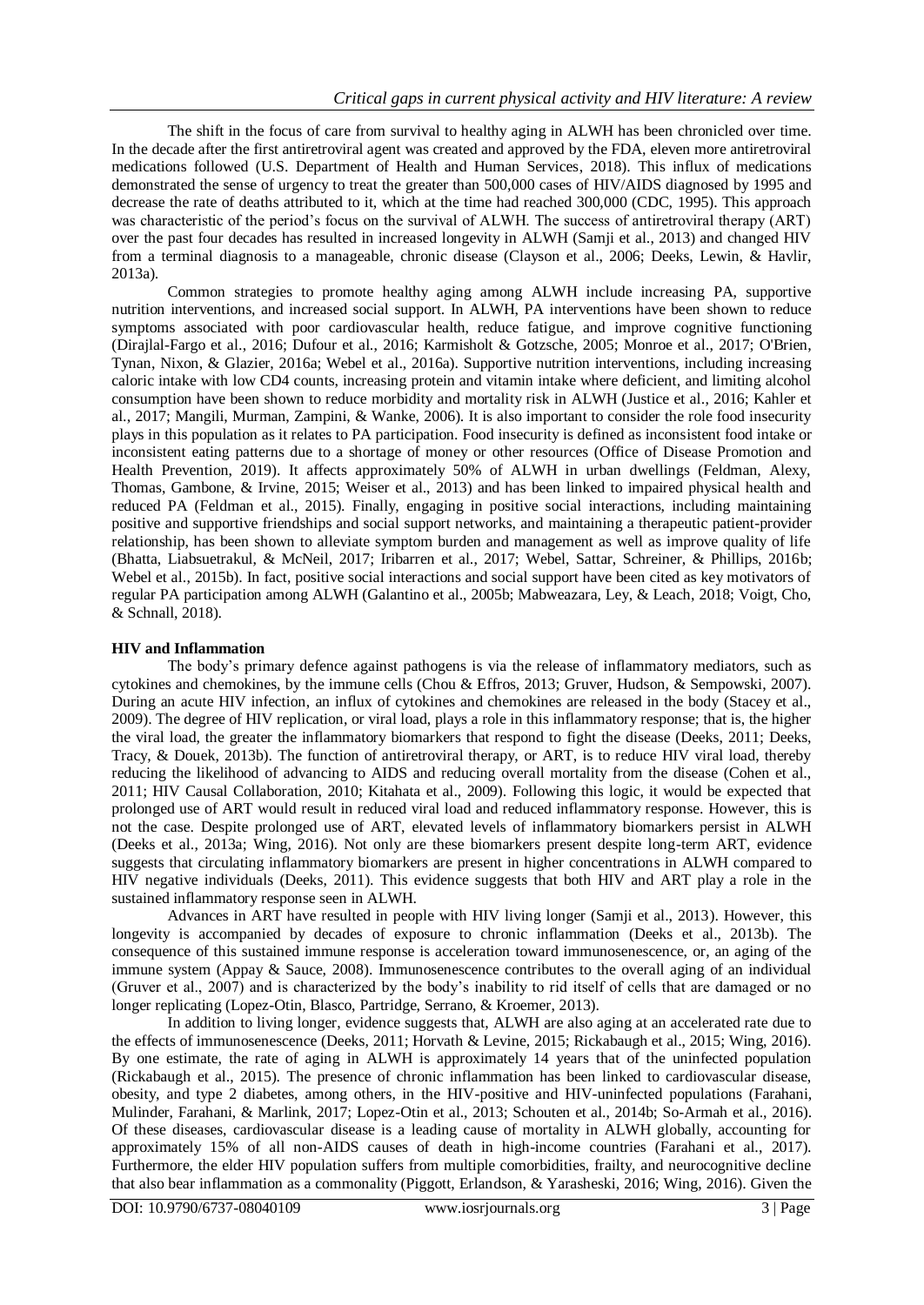dependencies among HIV, aging, and inflammation, understanding the relationship among them informs interventions that target reducing inflammation.

## **HIV, Inflammation, and Physical Activity**

Engaging in regular PA is safe and effective for ALWH (Nixon, O'Brien, Glazier, & Tynan, 2005; O'Brien et al., 2016a; Yahiaoui, McGough, & Voss, 2012). PA recommendations for all U.S. adults include 150 minutes of moderate-intensity or 75 minutes of vigorous-intensity PA per week (Department of Health and Human Services [HHS], 2008). Regular participation in PA has been shown to reduce the effects of the inflammatory processes associated with both HIV and long-term ART (d'Ettorre et al., 2014). Dirajlal-Fargo et al. (2016) found that adults with HIV who engage in 2.5 hours of moderate intensity PA per week experience lower levels of inflammation. Other studies also support the use of PA as a strategy to reduce chronic inflammation in adults living with HIV (Bonato et al., 2017; d'Ettorre et al., 2014; Gleeson et al., 2011). Despite the known benefits of PA in this population, regular participation in PA remains below recommended levels (Vancampfort et al., 2016b; Webel et al., 2015a). For example, after removing walking as a means of PA, Webel et al. (2015a) found that ALWH engaged in 1.4 hours of PA per week, substantially less than the 2.5 hours recommended by HHS. Moreover, evidence suggests that ALWH, more than other populations with chronic conditions (e.g., diabetes, depression), are more likely to drop out of PA interventions (Vancampfort et al., 2017a). Understanding the relationship among HIV, inflammation, and PA provides insights that are helpful for targeting increased PA as a means to reduce HIV-associated inflammation and promote healthy aging in this population.

### **Gaps in the Literature**

The gaps in the current body of HIV/AIDS literature presented below.

# **Lack of Data from Supervised PA Interventions in ALWH**

Recent systematic reviews and meta-analyses have been focused on the effects of PA interventions on ALWH (Gomes Neto, Conceicao, Oliveira Carvalho, & Brites, 2015; Gomes Neto, Ogalha, Andrade, & Brites, 2013; Gomes-Neto, Conceicao, Oliveira Carvalho, & Brites, 2013; Kamitani et al., 2017; O'Brien et al., 2016a; O'Brien, Tynan, Nixon, & Glazier, 2017; Poton, Polito, & Farinatti, 2016; Yahiaoui et al., 2012). These findings were reported in aggregate from interventions that were supervised by professionals and unsupervised interventions. The authors of these reviews showed that PA interventions improve general health outcomes in ALWH, such as health-related quality of life, mental health, and functional capacity, such as cardiovascular fitness and flexibility. These findings, however, do not clarify which PA interventions—supervised or unsupervised—have the greatest effect on health outcomes in ALWH. The American Heart Association defines functional capacity as the integrated efforts and health of an individual's pulmonary, cardiovascular, and skeletal muscles to perform activities of daily living (Arena et al., 2007). Little is known about the impact of supervised PA interventions on the functional capacity of ALWH.

# **Lack of Data on the Impact of Environmental Factors on PA in ALWH**

As previously mentioned, evidence suggests that ALWH participate in PA at lower than recommended levels (Montoya, Wing, Knight, Moore, & Henry, 2015; Simonik et al., 2016b; Vancampfort et al., 2016b; Vancampfort et al., 2016c; Webel et al., 2015a). A recent systematic review identified factors associated with PA in ALWH, in which lower levels of PA were associated with older age, lower educational level, lower CD4 count, being on ART, presence of lipodystrophy (i.e., abnormal fat deposits), pain, depression, and opportunistic infections (Vancampfort et al., 2017c). In this review, the factors identified as impediments to PA were overwhelmingly individual factors. There was little discussion of influential factors outside the individual, such as environmental or social factors. Yet, to encourage PA among ALWH, it is important to assess the environment in which PA takes place.

Evidence suggests physical and social environments affect PA patterns (Gustat, Rice, Parker, Becker, & Farley, 2012; Smith et al., 2017; Zapata-Diomedi, Herrera, & Veerman, 2016). For example, installation of a sidewalk increased both observed and self-reported PA in residents of a low-income neighbourhood (Gustat et al., 2012). In fact, these same residents reported significant increases in both moderate and vigorous-intensity PA after the sidewalk was installed ( $p < .001$ ). In densely populated neighbourhoods, like many neighbourhoods in New York City, installing sidewalks has been shown to be a cost-effective health intervention (United States Census Bureau, 2012; Veerman et al., 2016). To date, no studies have examined the relationship between aspects of one's physical and social environment and PA patterns in ALWH.

# **Lack of a PA Instrument Validated in U.S. Sample of ALWH**

Regular PA is an important intervention for ALWH. Participation in PA by ALWH can reduce the risk of cardiovascular disease (a leading cause of death in this population), improve functional capacity, and mitigate the physical limitations of chronic comorbidities and frailty (Farahani et al., 2017; Hart et al., 2018; Kamitani et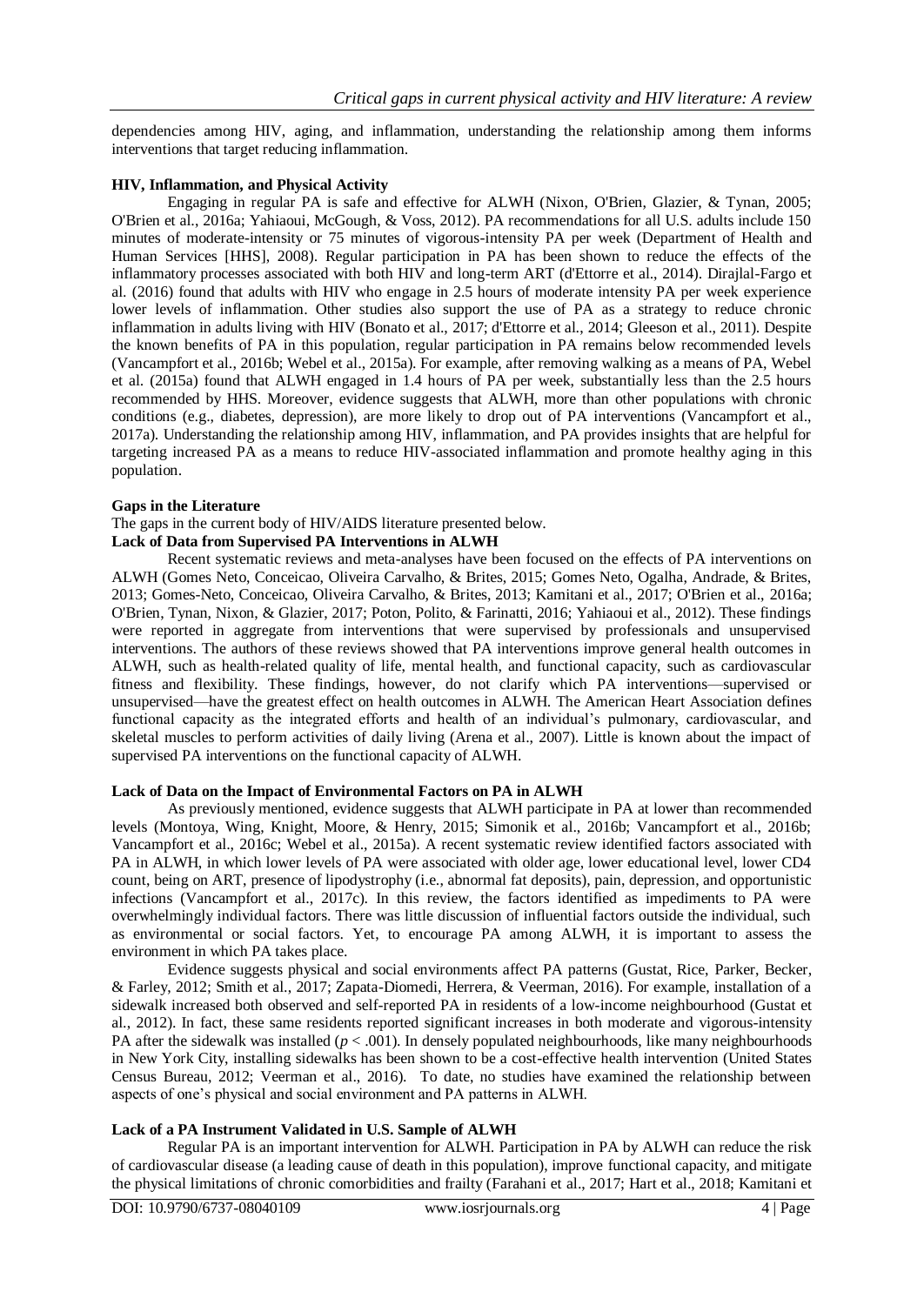al., 2017; O'Brien et al., 2016a; Piggott et al., 2016; Voigt et al., 2018). To measure PA and encourage it when deficient, a validated PA tool is needed. The Baecke Questionnaire (BQ), developed by Baecke, Burema, and Frijters (1982), was validated among a sample of Brazilian ALWH in 2006 (Florindo et al., 2006). The validation study was limited by a small sample size  $(n = 30)$  and little description of the sample aside from mean years of education (14.4 years) and mean age (37.2 years). Given the validation study was conducted thirteen years ago in Brazil and that 72% of adults with HIV in the U.S. are over 40 years old, this instrument may not be appropriate for use with an aging HIV population in the U.S. Voorrips, Ravelli, Dongelmans, Deurenberg, and Van Staveren (1991) modified and validated the BQ for use in adults aged 65 years and older (hereafter as the modified BQ, or mBQ) in a sample of HIV-uninfected older adults. Therefore, the mBQ may be an appropriate tool to measure PA in older ALWH; however, it has yet to be tested in this population.

To establish validity of the mBQ, the physical function domain of the PROMIS-29 assessment may be used as a comparator. The PROMIS-29 is a self-reported survey of healthrelated quality of life measures (Cella et al., 2010). The seven domains of the PROMIS-29 measure depression, anxiety, physical function, pain interference, fatigue, sleep disturbance, and participation in social roles and activities. The physical function domain measures physical health using four polytomous response items, in which the higher the score, the better the physical functioning and physical health of the individual. Physical function is related to physical health, because individuals who display adequate physical functioning (i.e., mobility, dexterity, axial function, and the ability to carry out instrumental activities of daily living) are, in effect, physically healthy (Cella et al., 2010). The PROMIS-29 has been previously validated for use in ALWH (Schnall et al., 2017), so the physical function domain may serve as a quick measure of physical health in this population.

# **III. Conclusion**

PA participation is important for the overall health of ALWH. Older ALWH are the largest segment of the HIV/AIDS population; thus, it is particularly important to encourage their participation in PA, because they typically present with activity-limiting comorbidities and frailty. One way to increase PA in ALWH is to have health providers present during PA. As part of a PA assessment, providers should assess the social and physical environments in which PA takes place and use a valid instrument in older ALWH to establish a baseline measurement of PA. These two actions should be done prior to individually tailoring PA prescriptions to ALWH. Future studies should consider PA interventions with and without supervision to quantify the benefit of these interventions in this population. A special focus should be placed on the long-term impact and outcomes of supervised PA for elderly ALWH as the average age of ALWH continues to rise.

# **Acknowledgments**

We would like to express our gratitude to the respondents.

# **Ethical disclosures**

#### **Confidentiality of data.**

The authors declare that they have followed the protocols of the university on the publication of the data.

#### **Right to privacy and informed consent.**

The authors have obtained the written informed consent of the patients or subjects mentioned in the article. The corresponding author is in possession of this document.

#### **Competing interest**

The authors declare that they have no competing interests.

# **Authors& contributions**

Micky Olutende Oloo and Martin Sisa Yauma conceived the paper, designed and performed the study. Prof Edwin Wamukoya conceived the paper and was the paper's peer reviewer. All authors read and approved the final manuscript.

## **Funding**

No financial support was provided.

#### **Disclaimer**

The findings and conclusions presented in this manuscript are those of the authors and do not necessarily reflect the official position of Masinde Muliro University of Science and Technology.

#### **References**

- [1]. Akbaba, Y. A., Yeldan, I., Guney, N., & Ozdincler, A. R. (2016). Intensive supervision of rehabilitation programme improves balance and functionality in the short term after bilateral total knee arthroplasty. *Knee Surg Sports Traumatol Arthrosc, 24*(1), 26- 33. doi:10.1007/s00167-014-3179-y
- [2]. Altman, L. (1981, July 3). Rare cancer seen in 41 homosexuals. *The New York Times*. Retrieved from http://www.nytimes.com/1981/07/03/us/rare-cancer-seen-in-41-homosexuals.html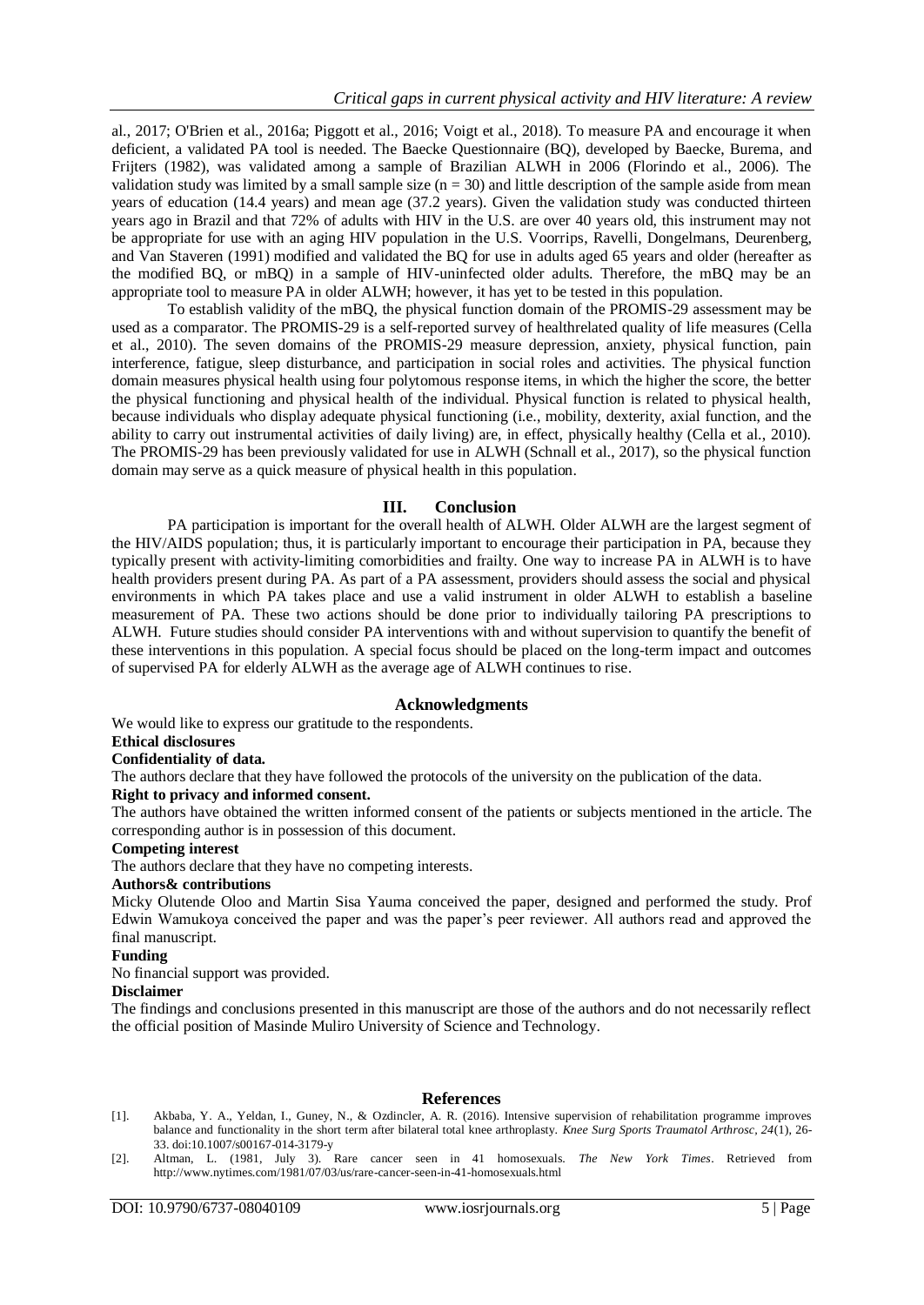- [3]. Appay, V., & Sauce, D. (2008). Immune activation and inflammation in HIV-1 infection: Causes and consequences. *Journal of Pathology, 214*, 231-241. doi:10.1002/path.2276
- [4]. Azad, N. A., Bouchard, K., Mayhew, A., Carter, M., & Molnar, F. J. (2012). Safety and predictors of adherence of a new rehabilitation program for older women with congestive heart failure. *J Geriatr Cardiol, 9*(3), 243-246. doi:10.3724/SP.J.1263.2011.12211
- [5]. Baecke, J. A., Burema, J., & Frijters, J. E. (1982). A short questionnaire for the measurement of habitual physical activity in epidemiological studies. *Am J Clin Nutr, 36*(5), 936-942. Retrieved from https://www.ncbi.nlm.nih.gov/pubmed/7137077
- [6]. Bhatta, D. N., Liabsuetrakul, T., & McNeil, E. B. (2017). Social and behavioral interventions for improving quality of life of HIV infected people receiving antiretroviral therapy: a systematic review and meta-analysis. *Health Qual Life Outcomes, 15*(1), 80. doi:10.1186/s12955-017-0662-4
- [7]. Bonato, M., Galli, L., Passeri, L., Longo, V., Pavei, G., Bossolasco, S., . . . Cinque, P. (2017). A pilot study of brisk walking in sedentary combination antiretroviral treatement (cART)- treated patients: benefit on soluble and cell inflammatory markers. *BMC Infect Dis, 17*(1), 61. doi:10.1186/s12879-016-2095-9
- [8]. Casla, S., Hojman, P., Cubedo, R., Calvo, I., Sampedro, J., & Barakat, R. (2014). Integrative exercise and lifestyle intervention increases leisure-time activity in breast cancer patients. *Integr Cancer Ther, 13*(6), 493-501. doi:10.1177/1534735414541962
- [9]. Caspersen, C. J., Powell, K. E., & Christenson, G. M. (1985). Physical activity, exercise, and physical fitness: definitions and distinctions for health-related research. *Public Health Rep, 100(2)*, 126-131. Retrieve distinctions for health-related research. *Public Health Rep, 100*(2), 126-131. Retrieved from <https://www.ncbi.nlm.nih.gov/pmc/articles/PMC1424733/pdf/pubhealthrep001000016.pdf>
- [10]. Cella, D., Riley, W., Stone, A., Rothrock, N., Reeve, B., Yount, S., . . . Group, P. C. (2010). The Patient-Reported Outcomes Measurement Information System (PROMIS) developed and tested its first wave of adult self-reported health outcome item banks: 2005-2008. *J Clin Epidemiol, 63*(11), 1179-1194. doi:10.1016/j.jclinepi.2010.04.011
- [11]. Centers for Disease Control and Prevention. (1982). Current Trends Update on Acquired Immune Deficiency Syndrome (AIDS) -- United States. *MMWR Morb Mortal Wkly Rep, 31*(37), 507-508, 513-514. Retrieved from <https://www.cdc.gov/mmwr/preview/mmwrhtml/00001163.htm>
- [12]. Centers for Disease Control and Prevention. (1995). First 500,000 AIDS cases-United States, 1995. *MMWR Morb Mortal Wkly Rep.* Retrieved from https://www.cdc.gov/mmwr/preview/mmwrhtml/00039622.htm
- [13]. Centers for Disease Control and Prevention. (2001). First report of AIDS. *Morbidity and Mortality Weekly Report.* Retrieved from https://www.cdc.gov/mmwr/pdf/wk/mm5021.pdf
- [14]. Centers for Disease Control and Prevention. (2015). Glossary of terms. Retrieved from https://www.cdc.gov/physicalactivity/basics/glossary/index.htm<br>Centers for Disease Control and Prevention. (2017b).
- [15]. Centers for Disease Control and Prevention. (2017b). HIV surveillance report, 2016. Retrieved from http://www.cdc.gov/hiv/library/reports/hiv-surveillance.html
- [16]. Centers for Disease Control and Prevention. (2018). HIV among people aged 50 and over.<br>[17]. Centers for Disease Control and Prevention. (2019a). HIV and african
- [17]. Centers for Disease Control and Prevention. (2019a). HIV and african americans. Retrieved from https://www.cdc.gov/hiv/group/racialethnic/africanamericans/index.html
- [18]. Centers for Disease Control and Prevention. (2019b). HIV and gay and bisexual men. Retrieved from https://www.cdc.gov/hiv/group/msm/index.html
- [19]. Centers for Disease Control and Prevention. (2019c). HIV and youth. Retrieved from https://www.cdc.gov/hiv/group/age/youth/index.html
- [20]. Centers for Disease, C. (1981). Pneumocystis pneumonia--Los Angeles. *MMWR Morb Mortal Wkly Rep, 30*(21), 250-252. Retrieved from https://www.ncbi.nlm.nih.gov/pubmed/6265753
- [21]. Chou, J. P., & Effros, R. B. (2013). T cell replicative senescence in human aging. *Curr Pharm Des, 19*(9), 1680-1698. Retrieved from https://www.ncbi.nlm.nih.gov/pubmed/23061726
- [22]. Clayson, D. J., Wild, D. J., Quarterman, P., Duprat-Lomon, I., Kubin, M., & Coons, S. J. (2006). A comparative review of healthrelated quality-of-life measures for use in HIV/AIDS clinical trials. *Pharmacoeconomics, 24*(8), 751-765. Retrieved from https://www.ncbi.nlm.nih.gov/pubmed/16898846
- [23]. Cohen, M. S., Chen, Y. Q., McCauley, M., Gamble, T., Hosseinipour, M. C., Kumarasamy, N., . . . Team, H. S. (2011). Prevention of HIV-1 infection with early antiretroviral therapy. *New England Journal of Medicine, 365*(6), 493-505. doi:10.1056/NEJMoa1105243
- [24]. Daul, A. E., Schafers, R. F., Daul, K., & Philipp, T. (2004). Exercise during hemodialysis. *Clin Nephrol, 61 Suppl 1*, S26-30. Retrieved fro[m https://www.ncbi.nlm.nih.gov/pubmed/15233244](https://www.ncbi.nlm.nih.gov/pubmed/15233244)
- [25]. Deeks, S. G. (2011). HIV infection, inflammation, immunosenescence, and aging. *Annu Rev Med, 62*, 141-155. doi:10.1146/annurev-med-042909-093756
- [26]. Deeks, S. G., Lewin, S. R., & Havlir, D. V. (2013a). The end of AIDS: HIV infection as a chronic disease. *Lancet, 382*(9903), 1525-1533. doi:10.1016/S0140-6736(13)61809-7
- [27]. Deeks, S. G., Tracy, R., & Douek, D. C. (2013b). Systemic Effects of Inflammation on Health during Chronic HIV Infection. *Immunity, 39*(4), 633-645. doi:10.1016/j.immuni.2013.10.001
- [28]. d'Ettorre, G., Ceccarelli, G., Giustini, N., Mastroianni, C. M., Silvestri, G., & Vullo, V. (2014). Taming HIV-related inflammation with physical activity: a matter of timing. *AIDS Res Hum Retroviruses, 30*(10), 936-944. doi:10.1089/AID.2014.0069
- [29]. Dirajlal-Fargo, S., Webel, A., Longenecker, C. T., Kinley, B., Labbato, D., Sattar, A., & McComsey, G. A. (2016). The effect of physical activity on cardiometabolic health and inflammation in treated HIV infection. *Antivir Ther, 21*(3), 237-245. doi:10.3851/imp2998
- [30]. Dufour, C. A., Marquine, M. J., Fazeli, P. L., Umlauf, A., Henry, B. L., Zlatar, Z., . . . Moore, D. J. (2016). A longitudinal analysis of the impact of physical activity on neurocognitive functioning among hiv-infected adults. *AIDS and Behavior*, No Pagination Specified. doi:10.1007/s10461-016-1643-z
- [31]. Farahani, M., Mulinder, H., Farahani, A., & Marlink, R. (2017). Prevalence and distribution of non-AIDS causes of death among HIV-infected individuals receiving antiretroviral therapy: a systematic review and meta-analysis. *Int J STD AIDS, 28*(7), 636-650. doi:10.1177/0956462416632428
- [32]. Feldman, M. B., Alexy, E. R., Thomas, J. A., Gambone, G. F., & Irvine, M. K. (2015). The Association Between Food Insufficiency and HIV Treatment Outcomes in a Longitudinal Analysis of HIV-Infected Individuals in New York City. *J Acquir Immune Defic Syndr, 69*(3), 329-337. doi:10.1097/QAI.0000000000000596
- [33]. Florindo, A. A., Latorre Mdo, R., Santos, E. C., Negrao, C. E., Azevedo, L. F., & Segurado, A. A. (2006). Validity and reliability of the Baecke questionnaire for the evaluation of habitual physical activity among people living with HIV/AIDS. *Cad Saude Publica, 22*(3), 535-541. doi:/S0102-311x2006000300008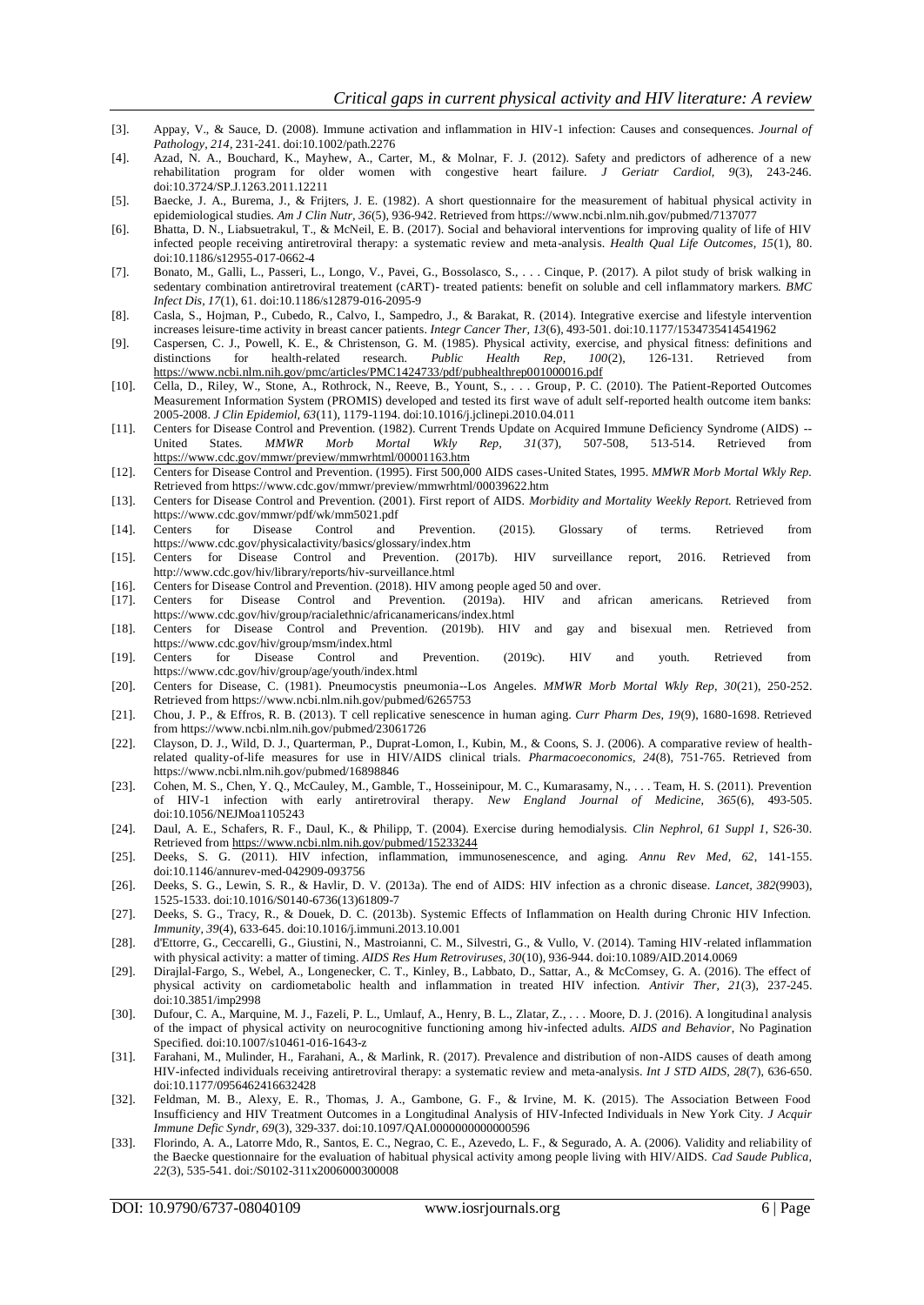- [34]. Galantino, M. L., Shepard, K., Krafft, L., LaPerriere, A., Ducette, J., Sorbello, A., . . . Farrar, J. T. (2005b). The effect of group aerobic exercise and T'ai chi on functional outcomes and quality of life for persons living with acquired immunodeficiency syndrome. *Journal of Alternative & Complementary Medicine, 11*(6), 1085-1092. doi:10.1089/acm.2005.11.1085
- [35]. Gleeson, M., Bishop, N. C., Stensel, D. J., Lindley, M. R., Mastana, S. S., & Nimmo, M. A. (2011). The anti-inflammatory effects of exercise: mechanisms and implications for the prevention and treatment of disease. *Nat Rev Immunol, 11*(9), 607-615. doi:10.1038/nri3041
- [36]. Gomes Neto, M., Conceicao, C. S., Oliveira Carvalho, V., & Brites, C. (2015). Effects of Combined Aerobic and Resistance Exercise on Exercise Capacity, Muscle Strength and Quality of Life in HIV-Infected Patients: A Systematic Review and Meta-Analysis. *PloS One, 10*(9), e0138066. doi:10.1371/journal.pone.0138066
- [37]. Gomes Neto, M., Ogalha, C., Andrade, A. M., & Brites, C. (2013). A systematic review of effects of concurrent strength and endurance training on the health-related quality of life and cardiopulmonary status in patients with HIV/AIDS. *Biomed Res Int, 2013*, 319524. doi:10.1155/2013/319524
- [38]. Gomes-Neto, M., Conceicao, C. S., Oliveira Carvalho, V., & Brites, C. (2013). A systematic review of the effects of different types of therapeutic exercise on physiologic and functional measurements in patients with HIV/AIDS. *Clinics (Sao Paulo), 68*(8), 11571167. doi:10.6061/clinics/2013(08)16
- [39]. Government of Kenya (GOK) (2009). Occupational Safety and Health Policy Guidelines for the Health Sector in Kenya. Available at:
- http://www.health.go.ke/wpcontent/uploads/2015/09/OCCUPATIONAL%20HEALTH%20AND%20SAFETY%20POLICY%20G UIDELINES%20FOR%20THE%20HEALTH%20SECTOR %20IN%20KENYA.pdf
- [40]. Gruver, A. L., Hudson, L. L., & Sempowski, G. D. (2007). Immunosenescence of ageing. *J Pathol, 211*(2), 144-156. doi:10.1002/path.2104
- [41]. Gustat, J., Rice, J., Parker, K. M., Becker, A. B., & Farley, T. A. (2012). Effect of changes to the neighborhood built environment on physical activity in a low-income African American neighborhood. *Prev Chronic Dis, 9*, E57. Retrieved from https://www.ncbi.nlm.nih.gov/pubmed/22338597
- [42]. Hand, G. A., Lyerly, G. W., Jaggers, J. R., & Dudgeon, W. D. (2009). Impact of Aerobic and Resistance Exercise on the Health of HIV-Infected Persons. *Am J Lifestyle Med, 3*(6), 489-499. doi:10.1177/1559827609342198
- [43]. Hart, B. B., Nordell, A. D., Okulicz, J. F., Palfreeman, A., Horban, A., Kedem, E., . . . Groups, E. (2018). Inflammation-Related Morbidity and Mortality Among HIV-Positive Adults: How Extensive Is It? *J Acquir Immune Defic Syndr, 77*(1), 1-7. doi:10.1097/QAI.0000000000001554
- [44]. Haskell, W. L., Lee, I. M., Pate, R. R., Powell, K. E., Blair, S. N., Franklin, B. A., . . . Bauman, A. (2007). Physical activity and public health: updated recommendation for adults from the American College of Sports Medicine and the American Heart Association. *Med Sci Sports Exerc, 39*(8), 1423-1434. doi:10.1249/mss.0b013e3180616b27
- [45]. HIV Causal Collaboration. (2010). The effect of combined antiretroviral therapy on the overall mortality of HIV-infected individuals. *AIDS, 24*(1), 123-137. doi:10.1097/QAD.0b013e3283324283
- [46]. Horvath, S., & Levine, A. J. (2015). HIV-1 Infection Accelerates Age According to the Epigenetic Clock. *J Infect Dis, 212*(10), 1563-1573. doi:10.1093/infdis/jiv277
- [47]. ILO (2009). Facts on HIV and Work. UNAIDS Annual Report-Towards Universal Access. International Labour Organization
- [48]. Iribarren, S., Siegel, K., Hirshfield, S., Olender, S., Voss, J., Krongold, J., . . . Schnall, R. (2017). Self-Management Strategies for Coping with Adverse Symptoms in Persons Living with HIV with HIV Associated Non-AIDS Conditions. *AIDS Behav*. doi:10.1007/s10461-0171786-6
- [49]. Jaggers, J. R. (2018). Exercise and Positive Living in Human Immunodeficiency Virus/AIDS. *Nurs Clin North Am, 53*(1), 1-11. doi:10.1016/j.cnur.2017.09.003
- [50]. Jones, A. M., & Carter, H. (2000). The effect of endurance training on parameters of aerobic fitness. *Sports Med, 29*(6), 373-386. Retrieved from https://www.ncbi.nlm.nih.gov/pubmed/10870864
- [51]. Justice, A. C., McGinnis, K. A., Tate, J. P., Braithwaite, R. S., Bryant, K. J., Cook, R. L., . . . Fiellin, D. A. (2016). Risk of mortality and physiologic injury evident with lower alcohol exposure among HIV infected compared with uninfected men. *Drug Alcohol Depend, 161*, 95-103. doi:10.1016/j.drugalcdep.2016.01.017
- [52]. Kahler, C. W., Liu, T., Cioe, P. A., Bryant, V., Pinkston, M. M., Kojic, E. M., . . . Patel, P. (2017). Direct and Indirect Effects of Heavy Alcohol Use on Clinical Outcomes in a Longitudinal Study of HIV Patients on ART. *AIDS Behav, 21*(7), 1825-1835. doi:10.1007/s10461-016-1474-y
- [53]. KAIS (2012). Preliminary report on HIV/AIDs in Kenya. Kenya AIDs Indicator Survey: Ministry of Health [54]. Kamitani, E., Sipe, T. A., Higa, D. H., Mullins, M. M., Soares, J., & Project, C. H. A. P. R. S. (2017). Eva
- Kamitani, E., Sipe, T. A., Higa, D. H., Mullins, M. M., Soares, J., & Project, C. H. A. P. R. S. (2017). Evaluating the Effectiveness of Physical Exercise Interventions in Persons Living With HIV: Overview of Systematic Reviews. *AIDS Educ Prev, 29*(4), 347-363. doi:10.1521/aeap.2017.29.4.347
- [55]. Karmisholt, K., & Gotzsche, P. C. (2005). Physical activity for secondary prevention of disease. Systematic reviews of randomised clinical trials. *Dan Med Bull, 52*(2), 90-94.
- [56]. Kitahata, M. M., Gange, S. J., Abraham, A. G., Merriman, B., Saag, M. S., Justice, A. C., . . . Investigators, N.-A. (2009). Effect of early versus deferred antiretroviral therapy for HIV on survival. *N Engl J Med, 360*(18), 1815-1826. doi:10.1056/NEJMoa0807252
- [57]. Klempfner, R., Kamerman, T., Schwammenthal, E., Nahshon, A., Hay, I., Goldenberg, I., . . . Arad, M. (2015). Efficacy of exercise training in symptomatic patients with hypertrophic cardiomyopathy: results of a structured exercise training program in a cardiac rehabilitation center. *Eur J Prev Cardiol, 22*(1), 13-19. doi:10.1177/2047487313501277
- [58]. Kuru Colak, T., Kavlak, B., Aydogdu, O., Sahin, E., Acar, G., Demirbuken, I., . . . Polat, M. G. (2017). The effects of therapeutic exercises on pain, muscle strength, functional capacity, balance and hemodynamic parameters in knee osteoarthritis patients: a randomized controlled study of supervised versus home exercises. *Rheumatol Int,*
- [59]. Ley C, Barrio MR, Leach L. Social-ecological, motivational and volitional factors for initiating and maintaining physical activity in the context of HIV. The Open AIDS Journal. 2015;9:96. doi: 10.2174/1874613601509010096
- [60]. Lopez-Otin, C., Blasco, M. A., Partridge, L., Serrano, M., & Kroemer, G. (2013). The hallmarks of aging. *Cell, 153*(6), 1194-1217. doi:10.1016/j.cell.2013.05.039
- [61]. Mabweazara, S. Z., Ley, C., & Leach, L. L. (2018). Physical activity, social support and socioeconomic status amongst persons living with HIV and AIDS: a review. *Afr J AIDS Res, 17*(2), 203-212. doi:10.2989/16085906.2018.1475400
- [62]. Mangili, A., Murman, D. H., Zampini, A. M., & Wanke, C. A. (2006). Nutrition and HIV infection: review of weight loss and wasting in the era of highly active antiretroviral therapy from the nutrition for healthy living cohort. *Clin Infect Dis, 42*(6), 836-842. doi:10.1086/500398
- [63]. Monroe, A. K., Zhang, L., Jacobson, L. P., Plankey, M. W., Brown, T. T., Miller, E. N., . . . Sacktor, N. C. (2017). The association between physical activity and cognition in men with and without HIV infection. *HIV Med, 18*(8), 555-563. doi:10.1111/hiv.12490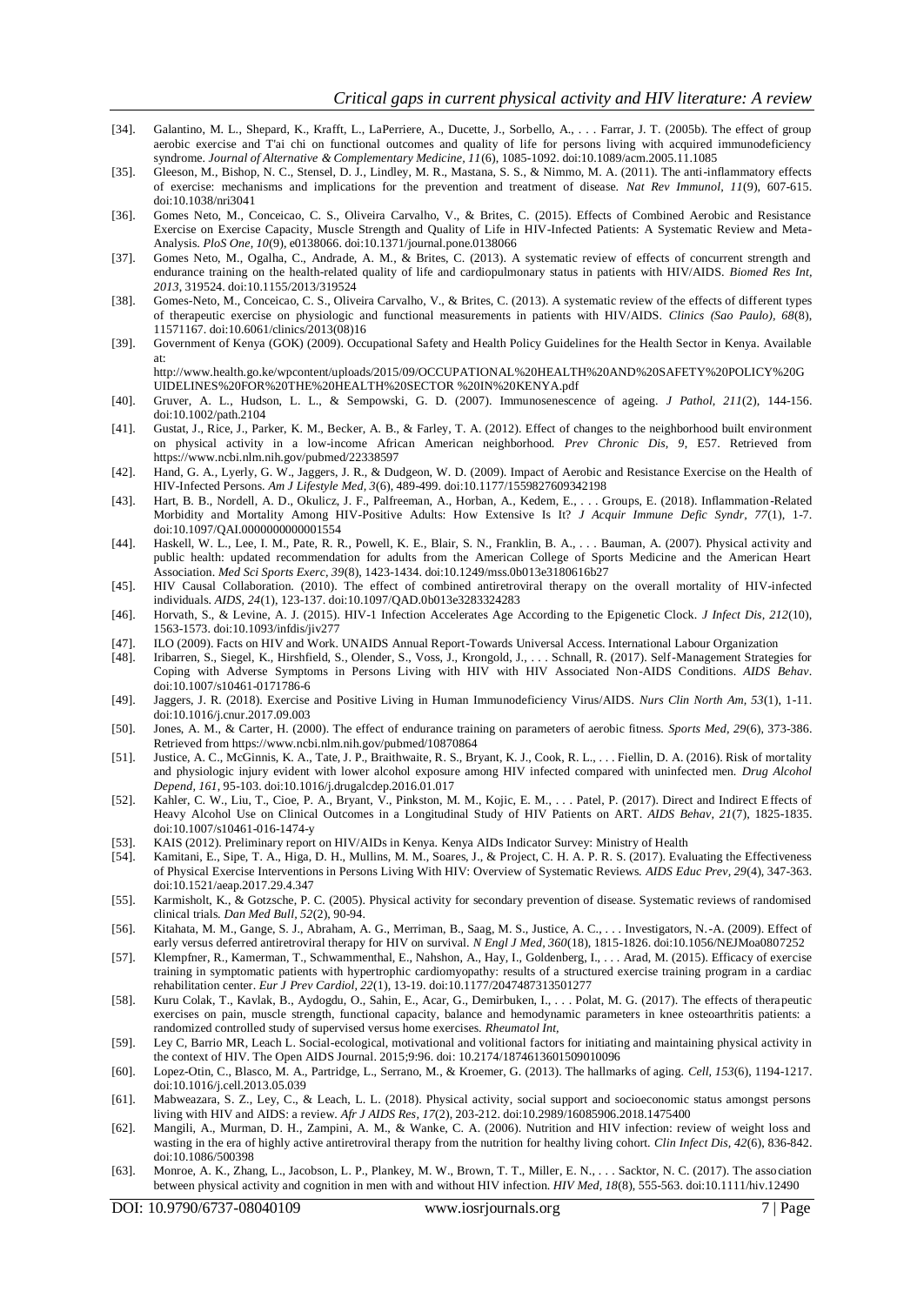- [64]. Montoya, J. L., Wing, D., Knight, A., Moore, D. J., & Henry, B. L. (2015). Development of an mHealth Intervention (iSTEP) to Promote Physical Activity among People Living with HIV. *J Int Assoc Provid AIDS Care, 14*(6), 471-475. doi:10.1177/2325957415601505
- [65]. Negri, C., Bacchi, E., Morgante, S., Soave, D., Marques, A., Menghini, E., . . . Moghetti, P. (2010). Supervised walking groups to increase physical activity in type 2 diabetic patients. *Diabetes Care, 33*(11), 2333-2335. doi:10.2337/dc10-0877
- [66]. Nicolai, S. P., Kruidenier, L. M., Leffers, P., Hardeman, R., Hidding, A., & Teijink, J. A. (2009). Supervised exercise versu s nonsupervised exercise for reducing weight in obese adults. *J Sports Med Phys Fitness, 49*(1), 85-90. Retrieved from https://www.ncbi.nlm.nih.gov/pubmed/19188900
- [67]. Nixon, S., O'Brien, K., Glazier, R. H., & Tynan, A. M. (2005). Aerobic exercise interventions for adults living with HIV/AIDS. *Cochrane database of systematic reviews (Online)*(2), CD001796. Retrieved from http://www.embase.com/search/results?subaction=viewrecord&from=export&id=L40950 982
- [68]. O'Brien, K. K., Tynan, A. M., Nixon, S. A., & Glazier, R. H. (2016a). Effectiveness of aerobic exercise for adults living with HIV: Systematic review and meta-analysis using the Cochrane Collaboration protocol. *BMC Infectious Diseases, 16*(1). doi:10.1186/s12879016-1478-2
- [69]. O'Brien, K. K., Tynan, A. M., Nixon, S. A., & Glazier, R. H. (2016b). Effectiveness of aerobic exercise for adults living with HIV: systematic review and meta-analysis using the Cochrane Collaboration protocol. *BMC Infectious Diseases, 16*, 182. doi:10.1186/s12879-016-1478-2
- [70]. O'Brien, K. K., Tynan, A. M., Nixon, S. A., & Glazier, R. H. (2017). Effectiveness of Progressive Resistive Exercise (PRE) in the context of HIV: systematic review and metaanalysis using the Cochrane Collaboration protocol. *BMC Infect Dis, 17*(1), 268. doi:10.1186/s12879-017-2342-8
- [71]. Office of Disease Promotion and Health Prevention. (2019). Food insecurity. Retrieved from https://www.healthypeople.gov/2020/topics-objectives/topic/social-determinantshealth/interventions-resources/food-insecurity#1
- [72]. Piggott, D. A., Erlandson, K. M., & Yarasheski, K. E. (2016). Frailty in HIV: Epidemiology, Biology, Measurement, Interventions, and Research Needs. *Current HIV/AIDS Reports, 13*(6), 340-348. doi:10.1007/s11904-016-0334-8
- [73]. Poton, R., Polito, M., & Farinatti, P. (2016). Effects of resistance training in HIV-infected patients: A meta-analysis of randomised controlled trials. *Journal of Sports Sciences*, 110. doi:10.1080/02640414.2016.1267389
- [74]. Retrieved from https://www.cdc.gov/hiv/group/age/olderamericans/
- [75]. Rickabaugh, T. M., Baxter, R. M., Sehl, M., Sinsheimer, J. S., Hultin, P. M., Hultin, L. E., . . . Jamieson, B. D. (2015). Acceleration of age-associated methylation patterns in HIV-1infected adults. *PLoS One, 10*(3), e0119201. doi: 10.1371/journal.pone.0119201
- [76]. Roos R, Myezwa H, van Aswegen H. "Not easy at all but I am trying": barriers and facilitators to physical activity in a South African cohort ofpeople living with HIV participating in a home-based pedometer walking programme. AIDS Care. 2015;27(2):235-9. PubMed doi: 10.1080/09540121.2014.951309.
- [77]. Samji, H., Cescon, A., Hogg, R. S., Modur, S. P., Althoff, K. N., Buchacz, K., . . . Design of Ie, D. E. A. (2013). Closing the gap: Increases in life expectancy among treated HIVpositive individuals in the United States and Canada. *PLoS One, 8*(12), e81355. doi: 10.1371/journal.pone.0081355
- [78]. Schnall, R., Liu, J., Cho, H., Hirshfield, S., Siegel, K., & Olender, S. (2017). A Health-Related Quality-of-Life Measure for Use in Patients with HIV: A Validation Study. *AIDS Patient Care STDS, 31*(2), 43-48. doi:10.1089/apc.2016.0252
- [79]. Schouten, J., Wit, F. W., Stolte, I. G., Kootstra, N. A., van der Valk, M., Geerlings, S. E., . . . Group, A. G. C. S. (2014b). Crosssectional comparison of the prevalence of ageassociated comorbidities and their risk factors between HIV-infected and uninfected individuals: the AGEhIV cohort study. *Clin Infect Dis, 59*(12), 1787-1797. doi:10.1093/cid/ciu701
- [80]. Simonik, A., Vader, K., Ellis, D., Kesbian, D., Leung, P., Jachyra, P., . . . O'Brien, K. K. (2016a). Are you ready? Exploring readiness to engage in exercise among people living with HIV and multimorbidity in Toronto, Canada: A qualitative study. *BMJ Open, 6*(3). doi:10.1136/bmjopen-2015-010029
- [81]. Smith, M., Hosking, J., Woodward, A., Witten, K., MacMillan, A., Field, A., . . . Mackie, H. (2017). Systematic literature review of built environment effects on physical activity and active transport - an update and new findings on health equity. *Int J Behav Nutr Phys Act, 14*(1), 158. doi:10.1186/s12966-017-0613-9
- [82]. So-Armah, K. A., Tate, J. P., Chang, C. H., Butt, A. A., Gerschenson, M., Gibert, C. L., . . . Team, V. P. (2016). Do Biomarkers of Inflammation, Monocyte Activation, and Altered Coagulation Explain Excess Mortality Between HIV Infected and Uninfected People? *J Acquir Immune Defic Syndr, 72*(2), 206-213. doi:10.1097/QAI.0000000000000954
- [83]. Stacey, A. R., Norris, P. J., Qin, L., Haygreen, E. A., Taylor, E., Heitman, J., . . . Borrow, P. (2009). Induction of a striking systemic cytokine cascade prior to peak viremia in acute human immunodeficiency virus type 1 infection, in contrast to more modest and delayed responses in acute hepatitis B and C virus infections. *J Virol, 83*(8), 3719-3733. doi:10.1128/JVI.01844-08
- [84]. Trinh, L., Mutrie, N., Campbell, A. M., Crawford, J. J., & Courneya, K. S. (2014). Effects of supervised exercise on motivational outcomes in breast cancer survivors at 5-year followup. *Eur J Oncol Nurs, 18*(6), 557-563. doi:10.1016/j.ejon.2014.07.004
- [85]. U.S. Department of Health and Human Services. (2018). FDA approval of HIV medicines. Retrieved from https://aidsinfo.nih.gov/understanding-hiv-aids/infographics/25/fdaapproval-of-hiv-medicines
- [86]. U.S. Department of Veterans Affairs. (2015). Exercise and HIV: Entire lesson. Retrieved from https://www.hiv.va.gov/patient/daily/exercise/single-page.asp
- [87]. UNAIDS (2008). UNAIDS Annual Report Towards Universal Access. Report on the global epidemic. Joint United Nations Programme on HIV/AIDS: Geneva.
- [88]. United States Census Bureau. (2012). Top 20 cities: Highest ranking cities , 1790 to 2010. Retrieved from https://www.census.gov/dataviz/visualizations/007/
- [89]. Vancampfort, D., Mugisha, J., De Hert, M., Probst, M., Firth, J., Gorczynski, P., & Stubbs, B. (2016a). Global physical activity levels among people living with HIV: a systematic review and meta-analysis. *Disability and Rehabilitation*, 1-10. doi:10.1080/09638288.2016.1260645
- [90]. Vancampfort, D., Mugisha, J., De Hert, M., Probst, M., Firth, J., Gorczynski, P., & Stubbs, B. (2016b). Global physical activity levels among people living with HIV: a systematic review and meta-analysis. *Disability and Rehabilitation*, 1-10. doi:10.1080/09638288.2016.1260645
- [91]. Vancampfort, D., Mugisha, J., Richards, J., De Hert, M., Lazzarotto, A. R., Schuch, F. B., . . . Stubbs, B. (2017a). Dropout from physical activity interventions in people living with HIV: a systematic review and meta-analysis. *AIDS Care, 29*(5), 636-643. doi:10.1080/09540121.2016.1248347
- [92]. Vancampfort, D., Mugisha, J., Richards, J., De Hert, M., Probst, M., & Stubbs, B. (2017c). Physical activity correlates in people living with HIV/AIDS: a systematic review of 45 studies. *Disability and Rehabilitation*, 1-12. doi:10.1080/09638288.2017.1306587